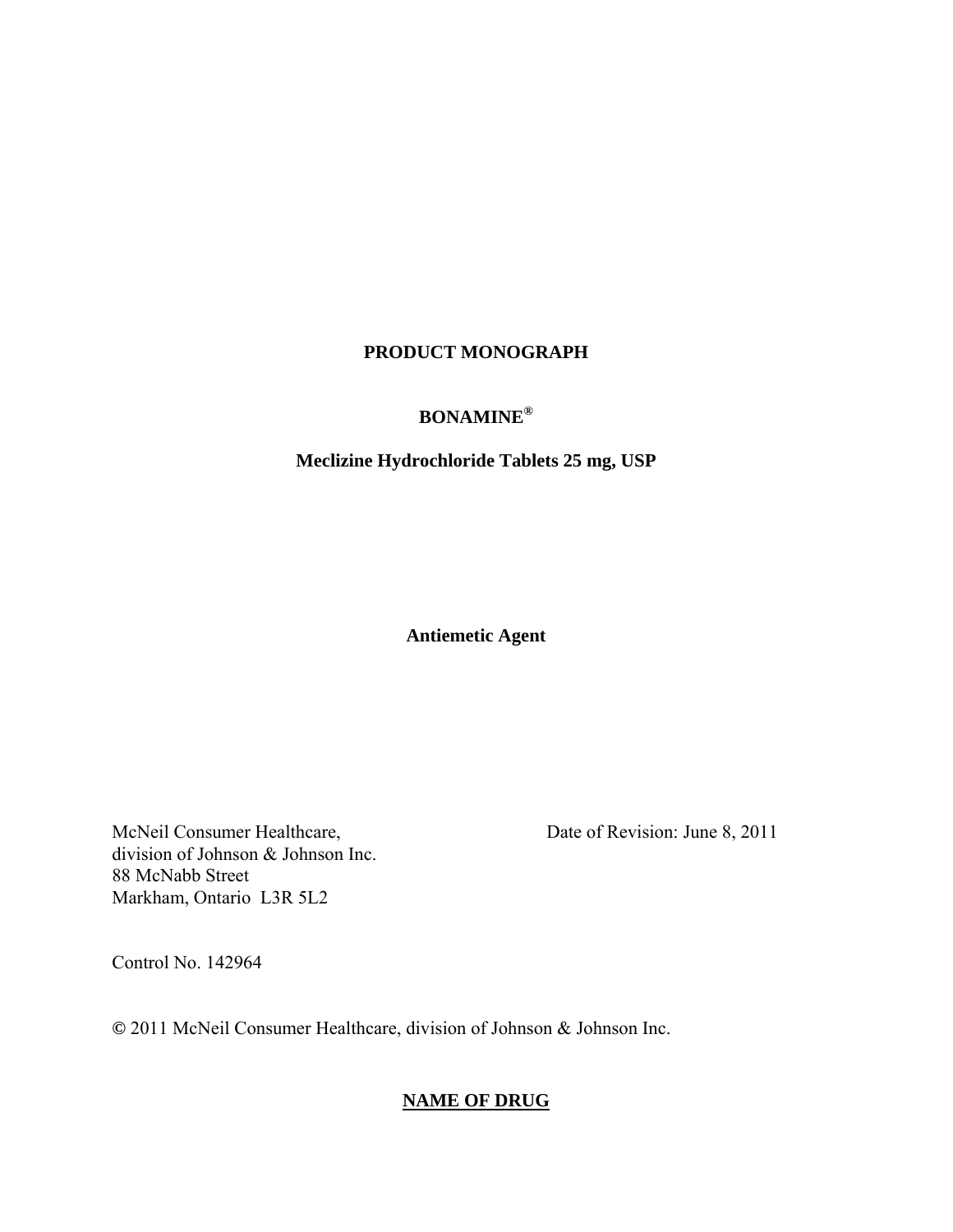# **BONAMINE® Meclizine Hydrochloride Tablets 25 mg, USP**

# **THERAPEUTIC CLASSIFICATION**

Antiemetic Agent

# **ACTION AND CLINICAL PHARMACOLOGY**

Meclizine hydrochloride has antihistaminic and anticholinergic properties. The site and mechanism of its action in controlling vertigo arising from various conditions have not been clearly defined. Pharmacological studies conducted with other antihistamines show that the peripheral labyrinthine structures may be the site of action. The efficacy of meclizine hydrochloride in controlling the symptoms of motion sickness has been demonstrated in several fields studies, specifically in cases of airsickness and seasickness. Generally, it has been shown to be effective in over 80% of such cases, a single dose providing protection for approximately 24 hours with minimal side effects.

# **INDICATIONS**

BONAMINE® (meclizine hydrochloride) is indicated for the prevention and relief of nausea, dizziness and vomiting associated with motion sickness. It is also indicated for the symptomatic management of radiation sickness, Meniere's syndrome, labyrinthitis and other vestibular disturbances.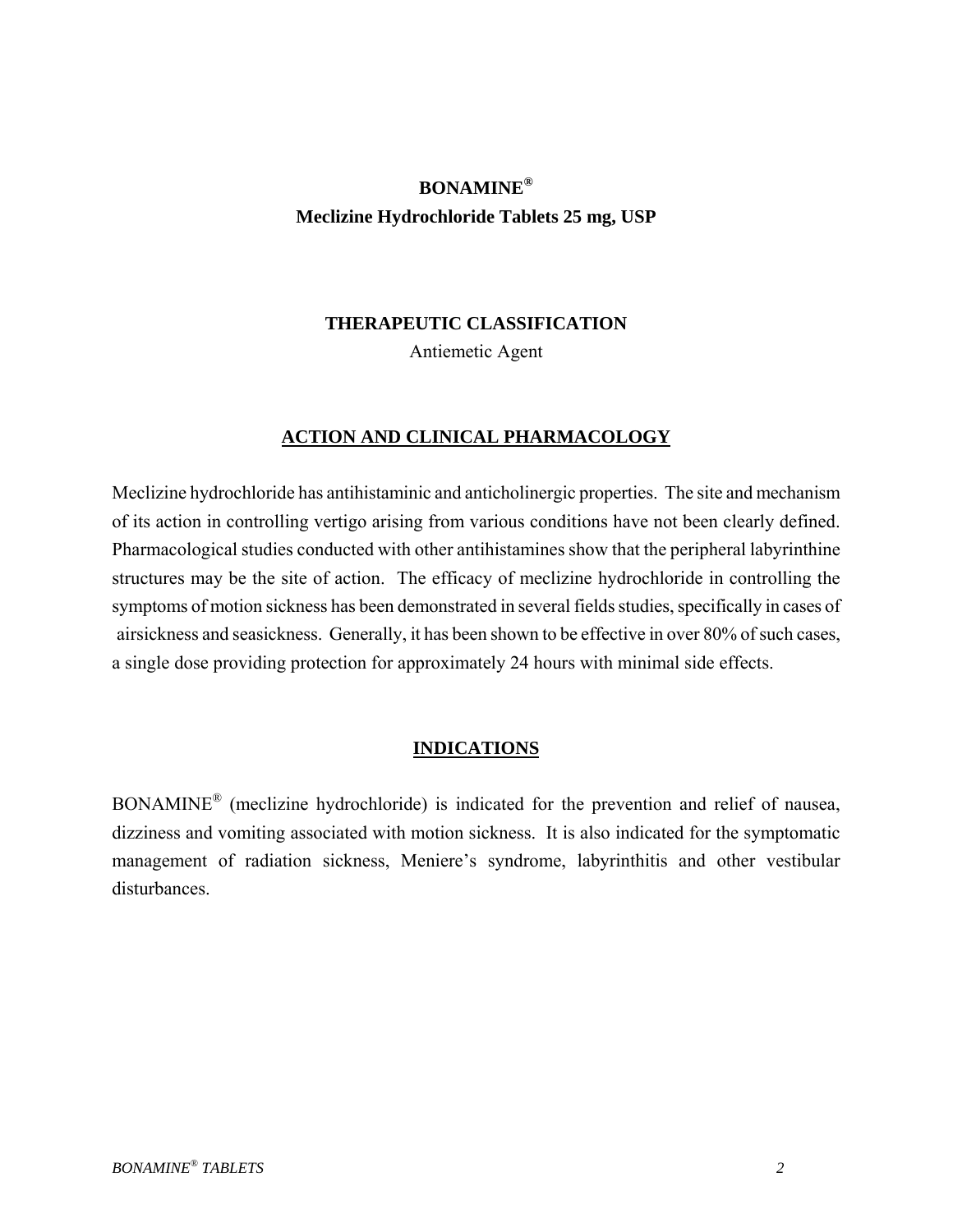#### **CONTRAINDICATIONS**

BONAMINE® (meclizine hydrochloride) is contraindicated in persons with known hypersensitivity to meclizine hydrochloride.

# **WARNINGS**

Patients should be warned that BONAMINE® (meclizine hydrochloride) may occasionally cause drowsiness and that they should take the necessary precautions against driving or operating dangerous machinery when taking it.

Patients suffering from glaucoma or prostatic enlargement should take BONAMINE® (meclizine hydrochloride) only under the direction of a physician.

As with all antihistamines, meclizine may cause hyperexcitability in children.

# **PRECAUTIONS**

# **Use in Pregnancy**

Epidemiological studies with meclizine hydrochloride in women experiencing nausea and vomiting of pregnancy has revealed no evidence of a teratogenic effect attributable to the drug.

As with many other drugs of this class, certain teratogenic effects have been observed in the rat. In the rat, meclizine at doses of 25 to 50 times the human dose has shown certain fetal abnormalities. These abnormalities have not been observed in other experimental animals, including the monkey.

The use of BONAMINE® (meclizine hydrochloride) by women who are pregnant or may become pregnant requires that the potential benefits be weighed against the potential risks.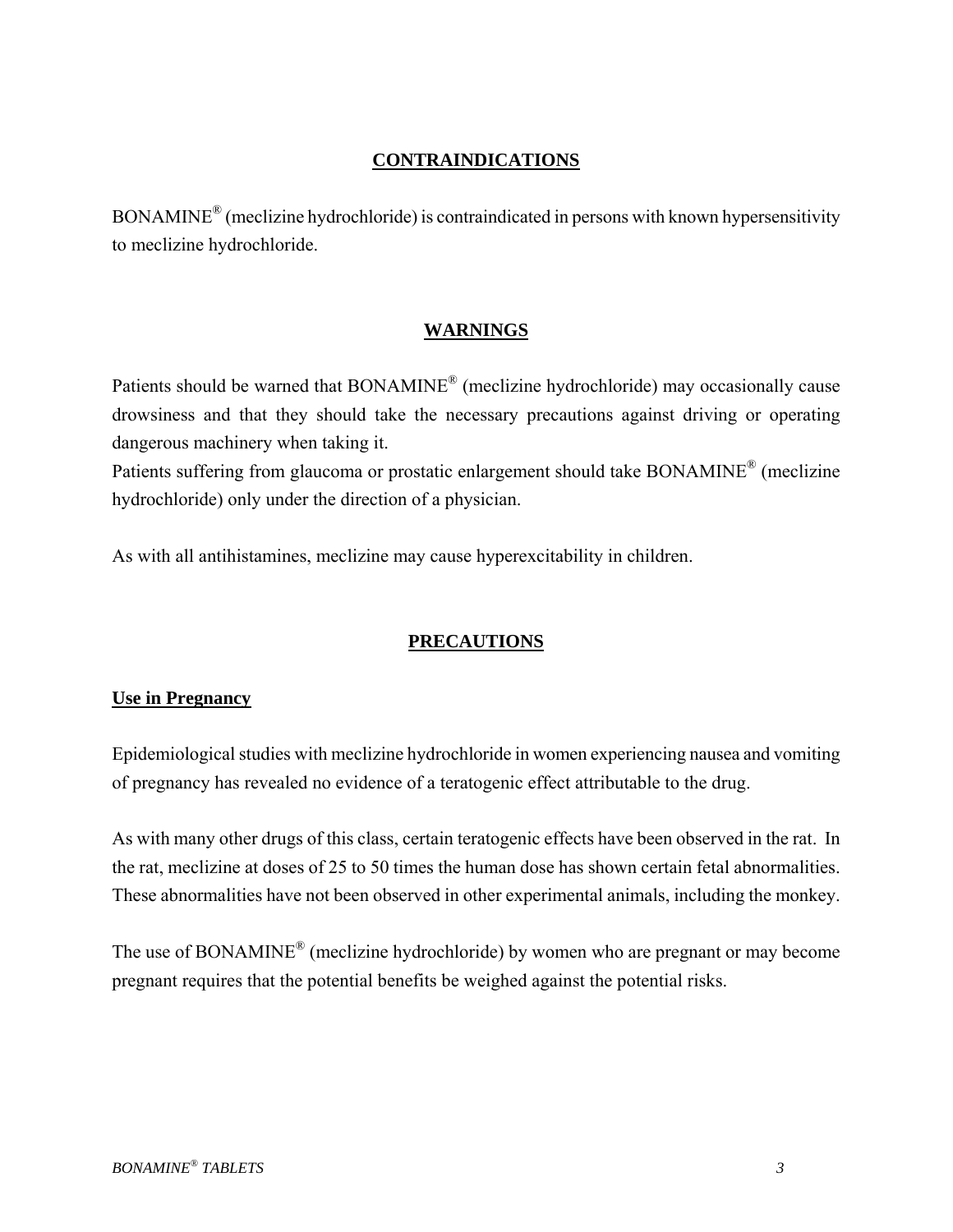# **Drug Interaction**

There may be increased CNS depression when meclizine is administered concurrently with other CNS depressant, including barbiturates, alcohol, tranquilizers, and sedatives.

Monoaminooxidase (MAO) inhibitors may prolong and intensify the anticholinergic effects of meclizine.

# **ADVERSE REACTIONS**

Drowsiness, dry mouth, fatigue, vomiting and on rare occasions, blurred vision have been reported with BONAMINE<sup>®</sup> (meclizine hydrocholoride) therapy.

# **SYMPTOMS AND TREATMENT OF OVERDOSAGE**

For management of a suspected drug overdose, contact your regional Poison Control Centre.

Signs and Symptoms: In adults, the usual signs of meclizine overdose are CNS depression with drowsiness, coma and convulsions. Hypotention may also occur, particularly in the elderly. In children, anticholinergic effects and CNS stimulation (hallucinations, seizures, trouble sleeping) are more likely to occur.

Treatment: There is no specific antidote for treatment of meclizine overdosage. Symptomatic and supportive treatment should be employed. If ingestion is recent (within one hour), induce emesis (syrup of ipecac is recommended; precautions against aspiration are required, especially in infants and children) or empty stomach by gastric lavage if patient has been unable to vomit within three hours of ingestion. Activated charcoal may also be used. Keep patient calm to minimize excitation. Vasopressors (norepinephrine or phenylephrine) may be used to correct hypotension. Physostigmine may be useful to counteract the CNS anticholinergic effects of meclizine. Do not use stimulants. If vasopressors are indicated do not use epinephrine, because it may lower blood pressure further. Diazepam I.V. may be given for treatment of seizures that do not respond to physostigmine.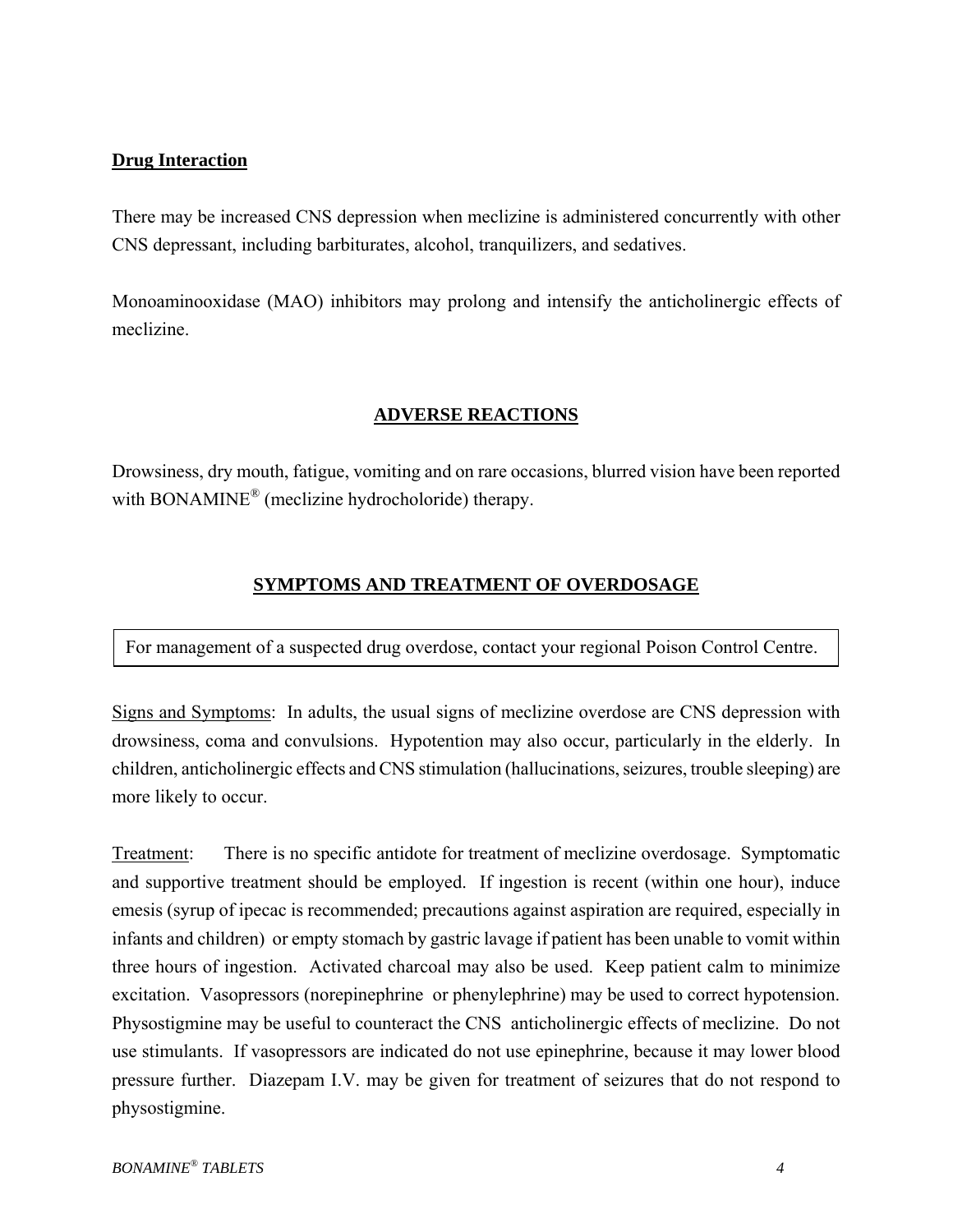# **DOSAGE AND ADMINISTRATION**

The tablets should be swallowed whole, not chewed.

# **Adult Dosage**

The recommended dose of BONAMINE<sup>®</sup> (meclizine hydrochloride) for specific indications is:

Motion sickness: A single dose of 25 to 50 mg of BONAMINE<sup>®</sup> affords protection against motion sickness for approximately 24 hours. The initial dose should be taken at least one hour prior to travelling in order to insure absorption of the drug, as retention of the medication is uncertain in individuals who have already developed motion sickness. Thereafter, the dose may be repeated every 24 hours as indicated for the duration of the journey.

Labyrinthine and vestibular disturbances: The optimal dosage is usually 25 to 100 mg daily in divided doses, depending on the clinical response.

Radiation sickness: 50 mg administered 2 to 12 hours prior to radiation treatment.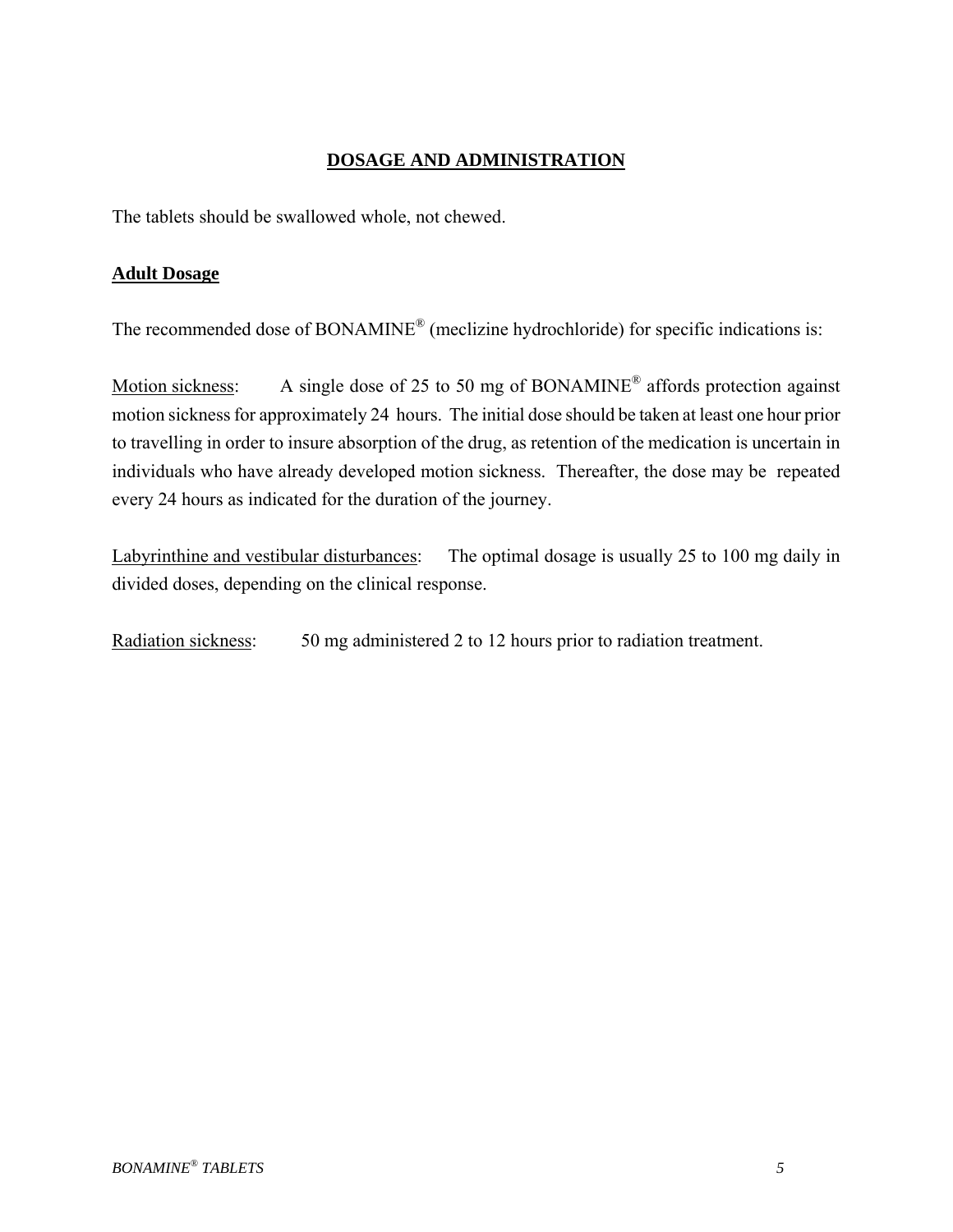# **PHARMACEUTICAL INFORMATION**

#### **Drug Substance**

Proper Name(s): Meclizine Hydrochloride, USP

Chemical Name(s): 1-(p-Chloro-α-phenylbenzyl)-4-(m-methylbenzyl)piperazine dihydrochloride monohydrate

Structural Formula: Meclizine hydrochloride.



Molecular Formula:  $C_{25}H_{27}CIN_2.2HCl.H_2O$ 

Molecular Weight: 481.89

Description: Meclizine hydrochloride USP is a white crystalline powder relatively insoluble in water (0.1g/100mL), and ether. Freely soluble in chloroform and pyridine.

Composition: BONAMINE**®** Tablets: Each yellow tablet contains: meclizine hydrochloride USP 25 mg. Also contains colloidal silicon dioxide, corn starch, D&C Yellow #10 aluminum lake, lactose anhydrous, magnesium stearate and microcystalline cellulose. Tartrazine-free.

#### **STABILITY AND STORAGE RECOMMENDATIONS**

Store between 15º and 25ºC. Protect from high humidity and heat.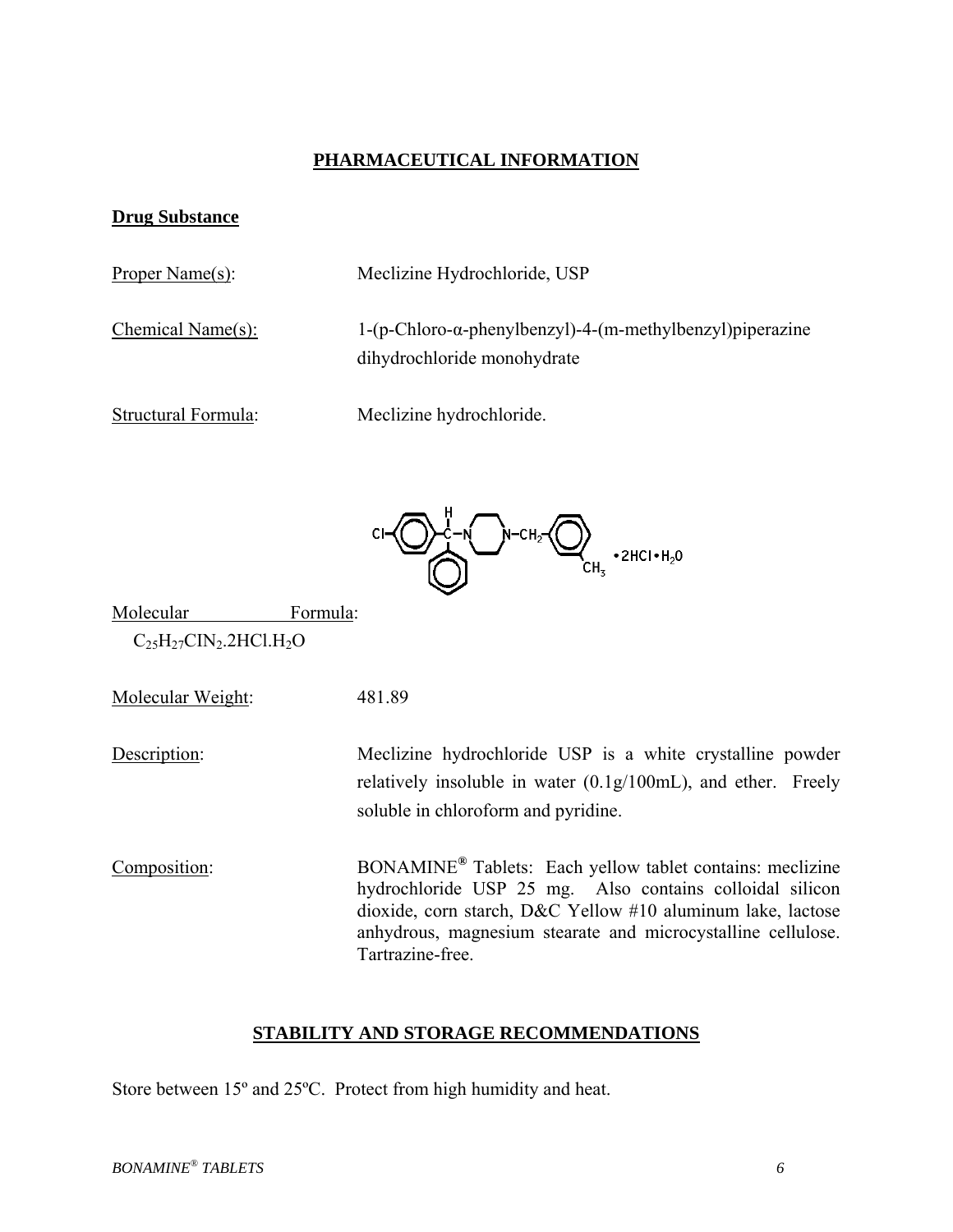# **AVAILABILITY OF DOSAGE FORMS**

BONAMINE**®** Tablets: Each yellow tablet contains: meclizine hydrochloride USP 25 mg. Also contains colloidal silicon dioxide, corn starch, D&C Yellow #10 aluminum lake, lactose anhydrous, magnesium stearate, and microcystalline cellulose. Tartrazine-free. The product is supplied in an 8-count vial inside a carton and 3 x 8-count vials (24 tablets total) inside a carton.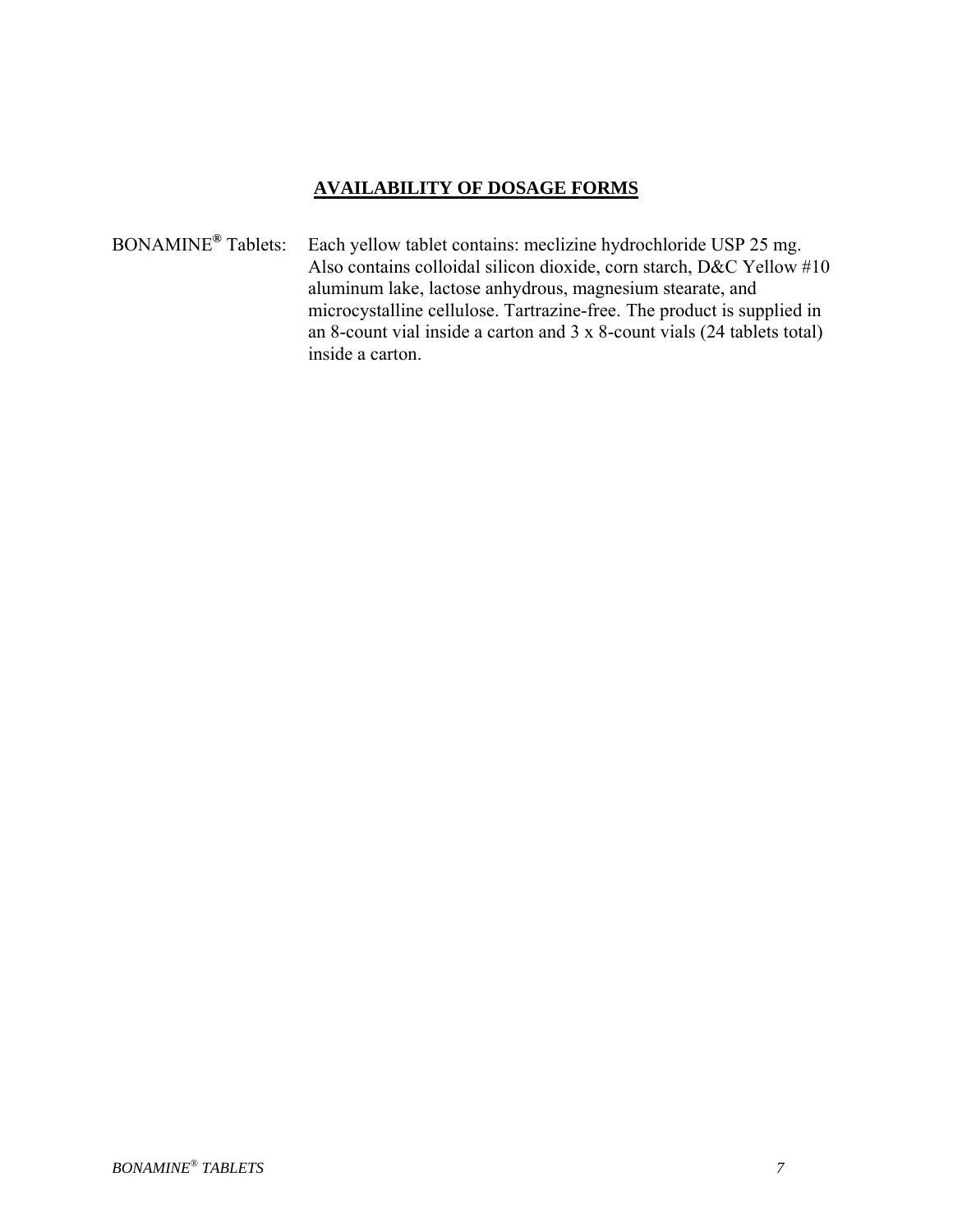# **PATIENT INFORMATION**

#### **BONAMINE**®

Meclizine Hydrochloride Tablets 25 mg, USP

#### **INDICATION**

BONAMINE® (meclizine hydrochloride tablets) 25 mg, is indicated for the prevention and relief of motion sickness symptoms, such as nausea, vomiting and dizziness.

# **DIRECTIONS FOR USE**

**Adults and children over 12 years of age:** Take one or two tablets, with water, at least one hour before travelling, for all-day protection against motion sickness. Swallow tablets whole; do not chew. The indicated dose may be taken once daily, if needed, during prolonged journeys.

#### **WARNINGS**

As with any drug, if you are pregnant or nursing a baby, seek the advice of a health care professional before using this product.

Use BONAMINE<sup>®</sup> (meclizine hydrochloride) only upon doctor's advice if you have glaucoma, difficulty in breathing, or difficulty in urination due to enlargement of the prostate gland.

BONAMINE® (meclizine hydrochloride) may occasionally cause drowsiness. Take the necessary precautions agains driving or operating dangerous machinery. Alcohol, tranquilizers, sedatives and other drugs that have sedating effects may increase the drowsiness effect.

**Important**: Consult your doctor if symptoms persist beyond the end of the motion-sicknesscausing journey.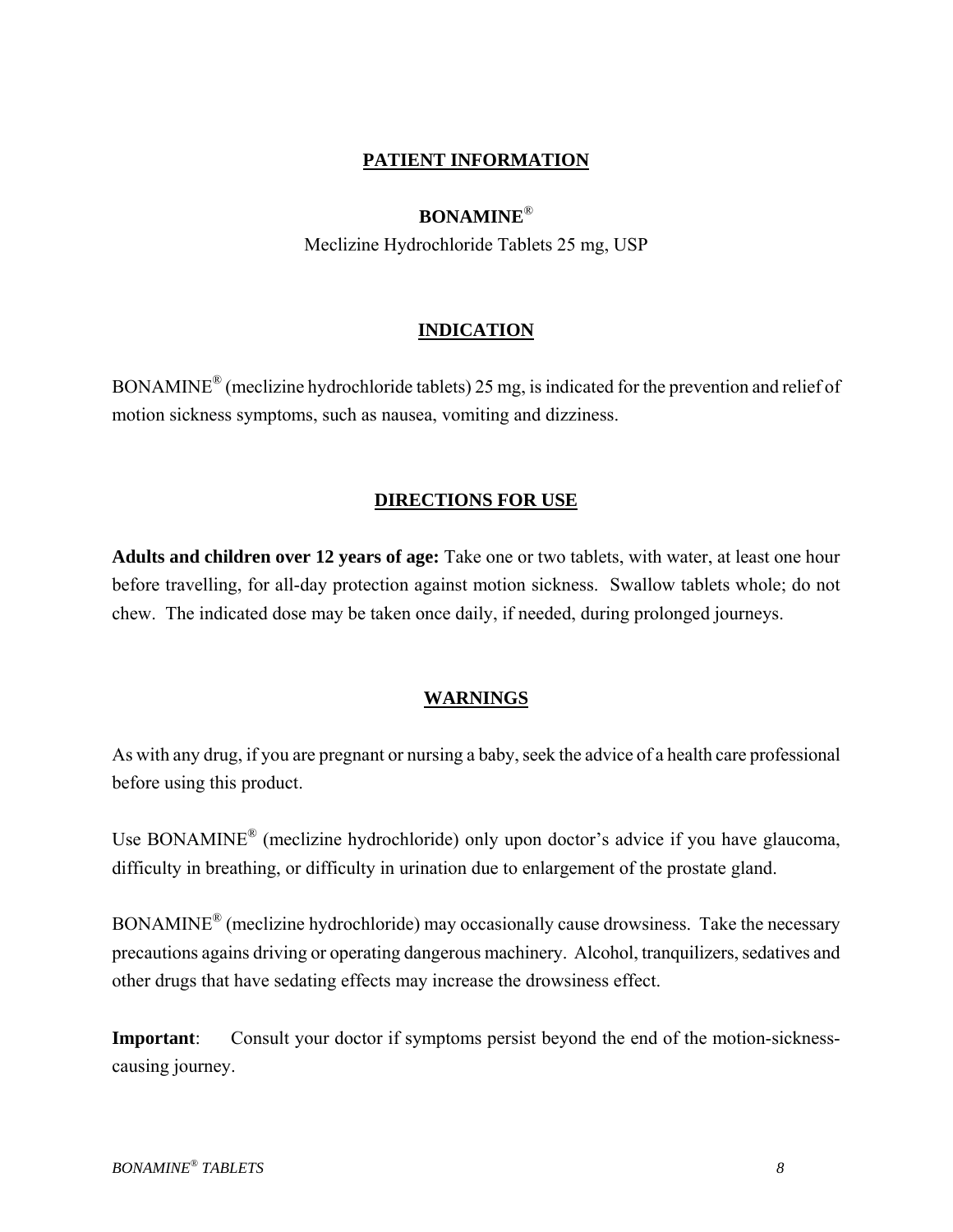# **CAUTION**

# KEEP THIS AND ALL MEDICATIONS OUT OF THE REACH OF CHILDREN.

In case of drug overdose, contact a healthcare practitioner, hospital emergency department or regional Poison Control Centre, even if there are no symptoms.

# **INGREDIENT INFORMATION**

BONAMINE**®** Tablets:

**Medicinal Ingredient:** each yellow tablet contains meclizine hydrochloride USP 25 mg.

**Nonmedicinal Ingredients:** colloidal silicon dioxide, corn starch, D&C Yellow #10 aluminum lake, lactose anhydrous, magnesium stearate and microcystalline cellulose. Tartrazine-free.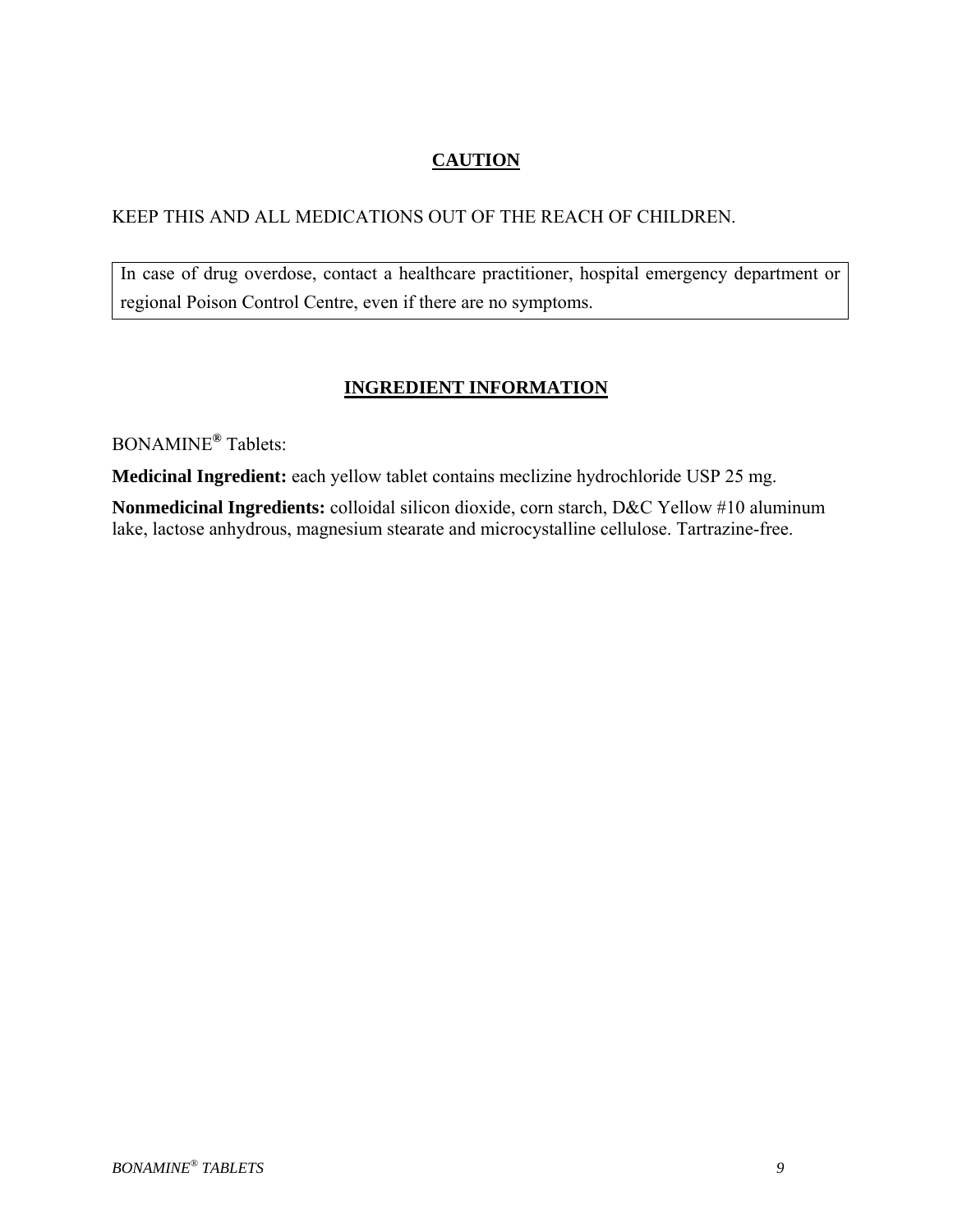# **PHARMACOLOGY**

#### **Animal Studies**

Early animal studies have demonstrated the antihistaminic properties of meclizine. In experiments with guinea pigs, a 16 mg/Kg oral dose protected 100% of the animals for up to 24 hours against ten times the minimum lethal dose of histamine administered intravenously, or against bronchospasms caused by exposure to 0.2% histamine aerosol. In common with other antihistamines, meclizine also possesses anticholinergic properties.

#### **Human Studies**

Several human clinical studies have demonstrated the efficacy of meclizine in controlling nausea and vomiting in postoperative situations, in pregnancy, as well as in treating vertigo of various etiologies.

In a placebo-controlled, comparative field trial involving over 400 young airmen with limited flying experience, a single dose of 25 mg meclizine, administered 24 hours before flights, afforded 61.1% protection against airsickness, which was significant  $(p<0.01)$  compared to placebo. While the comparator drugs, promethazine and scopolamine, afforded equivalent or better protection, each of these had to be administered 1 hour before flights to be effective, and were limited in their usefulness by side effects.

In a field study involving 12 susceptible service personnel aboard a U.S. Coast Guard cutter, daily single doses of 50 mg meclizine protected all twelve subjects against seasickness for the entire 8-day duration of the study.

In another, placebo-controlled, comparative field trial, involving over 1000 seamen receiving single daily doses of 50 mg meclizine, this drug regimen gave significant  $(p<0.01)$  protection against seasickness compared to placebo and was found to be more effective  $(0.05 \le p \le 0.1)$  than dimenhydrinate 100 mg t.i.d., buclizine 50 mg t.i.d., or promethazine 25 mg b.i.d. and significantly (p<0.05) more effective than 22 other drug regimens tested.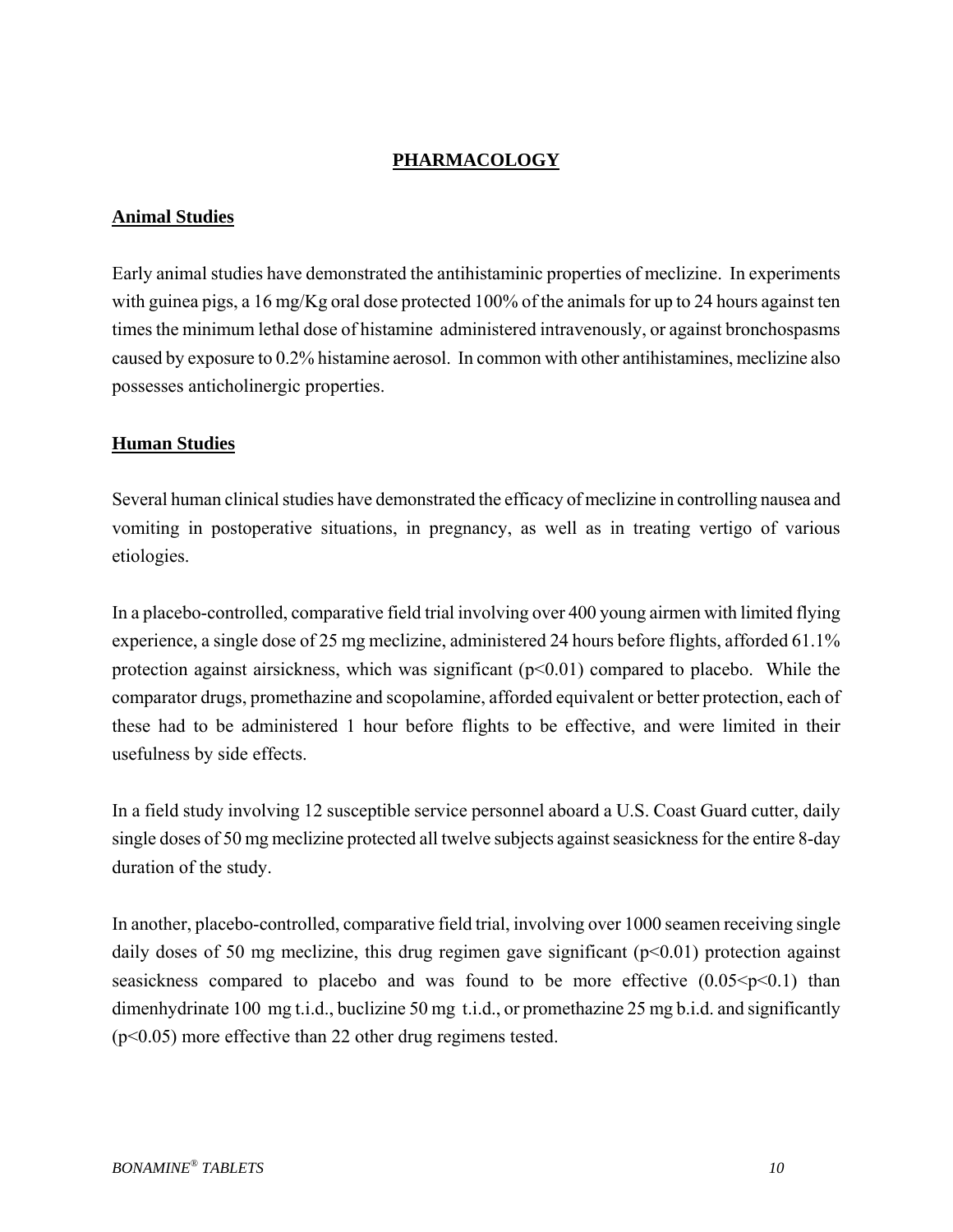# **BONAMINE® Tablets versus BONAMINE® Chewable Tablets:**

A single centre, randomized, single-dose, blinded, two-way crossover comparative bioavailability study of BONAMINE<sup>®</sup> Tablets (meclizine hydrochloride 25 mg tablets) versus BONAMINE® Chewable Tablets (meclizine hydrochloride 25 mg chewable tablets) was conducted in normal healthy adult male and female subjects ( $n = 48$ ; 46 used in the pharmacokinetic analysis) aged 18 to 55 years under fasting conditions. It was concluded that the tablet was bioequivalent to the chewable tablet with respect to the evaluation criteria  $AUC_{0-t}$ and  $C_{\text{max}}$  and are therefore interchangeable. Results from this comparative bioavailability study are summarized below:

| Meclizine<br>(1 x 25 mg)<br>From measured data<br>uncorrected for potency<br>Geometric LS Mean<br>Arithmetic Mean (CV %) |                           |                           |                                  |                         |
|--------------------------------------------------------------------------------------------------------------------------|---------------------------|---------------------------|----------------------------------|-------------------------|
| Parameter                                                                                                                | Test*                     | Reference <sup>†</sup>    | % Ratio of<br>Geometric LS Means | 90% Confidence Interval |
| $AUC_T$<br>$(ng \cdot h/mL)$                                                                                             | 326.406<br>372.872 (54.9) | 290.299<br>335.647 (54.5) | 112.44                           | $106.59 -$<br>118.61    |
| $AUC_{\infty}$<br>$(ng \cdot h/mL)$                                                                                      | 337.061<br>385.996 (55.6) | 300.906<br>348.082 (55.1) | 112.02                           | $106.27 -$<br>118.07    |
| $C_{\text{max}}$<br>(ng/mL)                                                                                              | 54.706<br>61.547(50.1)    | 48.091<br>54.270 (48.0)   | 113.75                           | $105.51 - 122.64$       |
| $T_{max}$ <sup>§</sup><br>(h)                                                                                            | 2.00<br>$(1.00-6.00)$     | 2.00<br>$(1.00-6.00)$     |                                  |                         |
| $T_{\frac{1}{2}}^{\epsilon}$<br>(h)                                                                                      | 5.13(42.7)                | 5.46(40.1)                |                                  |                         |

#### SUMMARY TABLE OF THE COMPARATIVE BIOAVAILABILITY DATA

\* BONAMINE® Tablets (meclizine HCl 25 mg tablets); Manufacturer: McNeil Consumer Healthcare, division of Johnson & Johnson Inc., Canada † BONAMINE® Tablets (meclizine HCl 25 mg chewable tablets); Manufacturer: McNeil Consumer Healthcare, division of Johnson & Johnson Inc., Canada, were marketed in Canada

§ Expressed as the median (range) only

 $^{\epsilon}$  Expressed as the arithmetic mean (CV%) only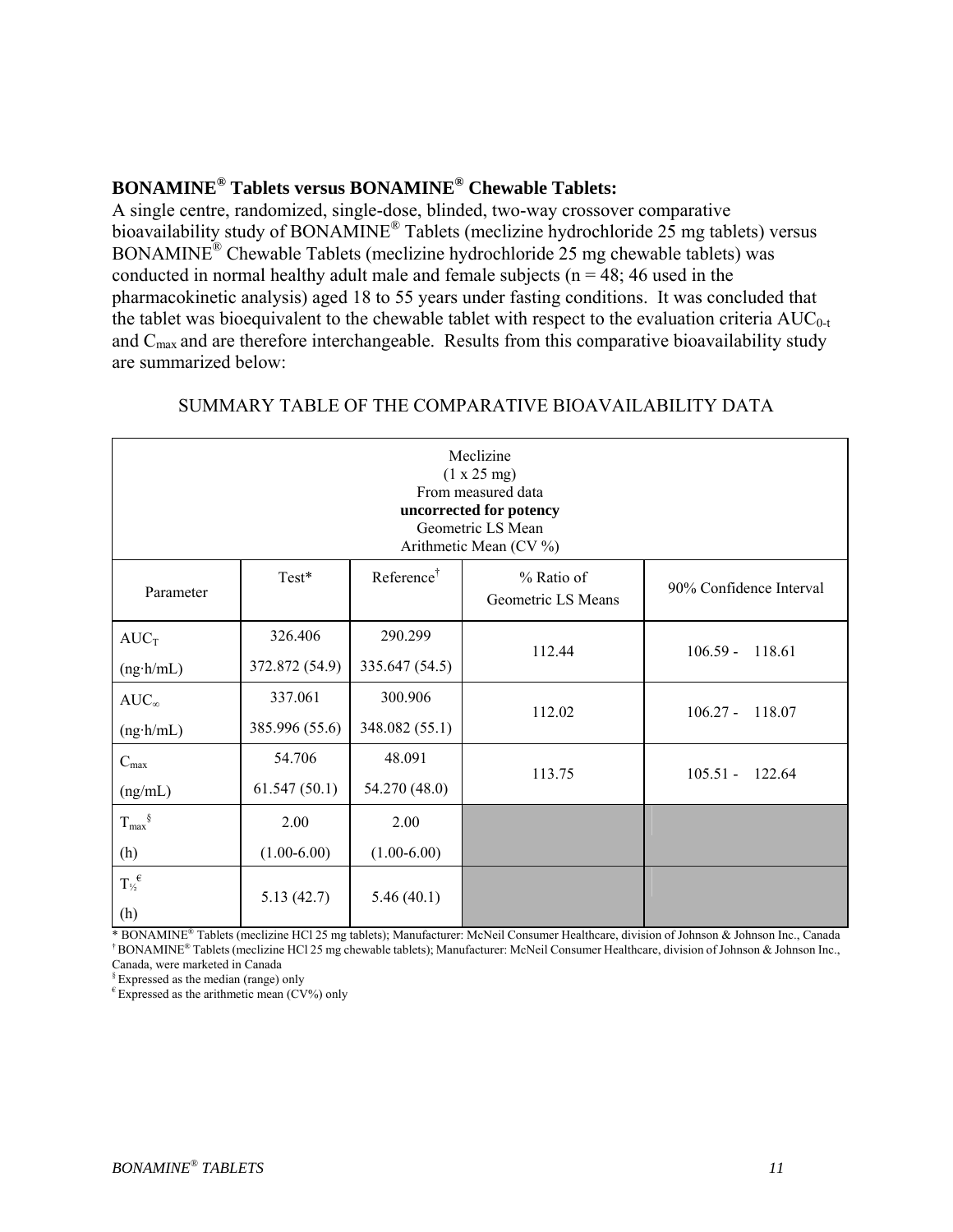# **TOXICOLOGY**

#### **Animal Toxicity Data**

**Acute toxicity** ( $LD_{50}$ ) following oral administration of meclizine was reported to be 1650 mg/Kg (range: 1330-2046 mg/Kg) in mice and 1500-3000 mg/Kg in rats.

**Long-term toxicity** studies (up to 6 months), conducted in rats and dogs at daily oral dosages of up to 350 mg/Kg or 50 mg/Kg respectively, revealed no untoward findings with respect to survival rates, blood chemistry, or tissue histology.

# **Teratology**

In a study on pregnant rats, multiple daily oral doses of meclizine ranging from 25 to 250 mg/Kg, administered from days 7 through 15 of the pregnancy, were shown to produce significant numbers of skeletal and orofacial malformations in the offspring, with a frequency largely dependent on the administered dose.

However, the frequency of such malformations following single daily oral doses of meclizine ranging from 175 to 375 mg/Kg was only 0.84%, i.e., 3 malformed young out of 357 born. Furthermore, multiple daily oral doses of 250 mg/Kg meclizine, administered before the 11<sup>th</sup> or after the  $13<sup>th</sup>$  days of pregnancy, produced no malformations.

# **Mutagenicity**

In a study using the thymidine kinase locus in the mouse lymphoma (L5178Y) assay, with or without metabolic activation, meclizine showed no evidence of mutagenic activity.

# **Carcinogenicity**

No long-term studies have been performed to evaluate the carcinogenic potential of meclizine.

# **Human Safety Experience**

The relevance of the animal teratogenicity data to humans is highly questionable in view of the known species differences, especially with regard to the very relevant pharmacodynamic species difference in the effect of histamine, which acts as a vasoconstrictor in rodents while acting as a vasodilator in humans.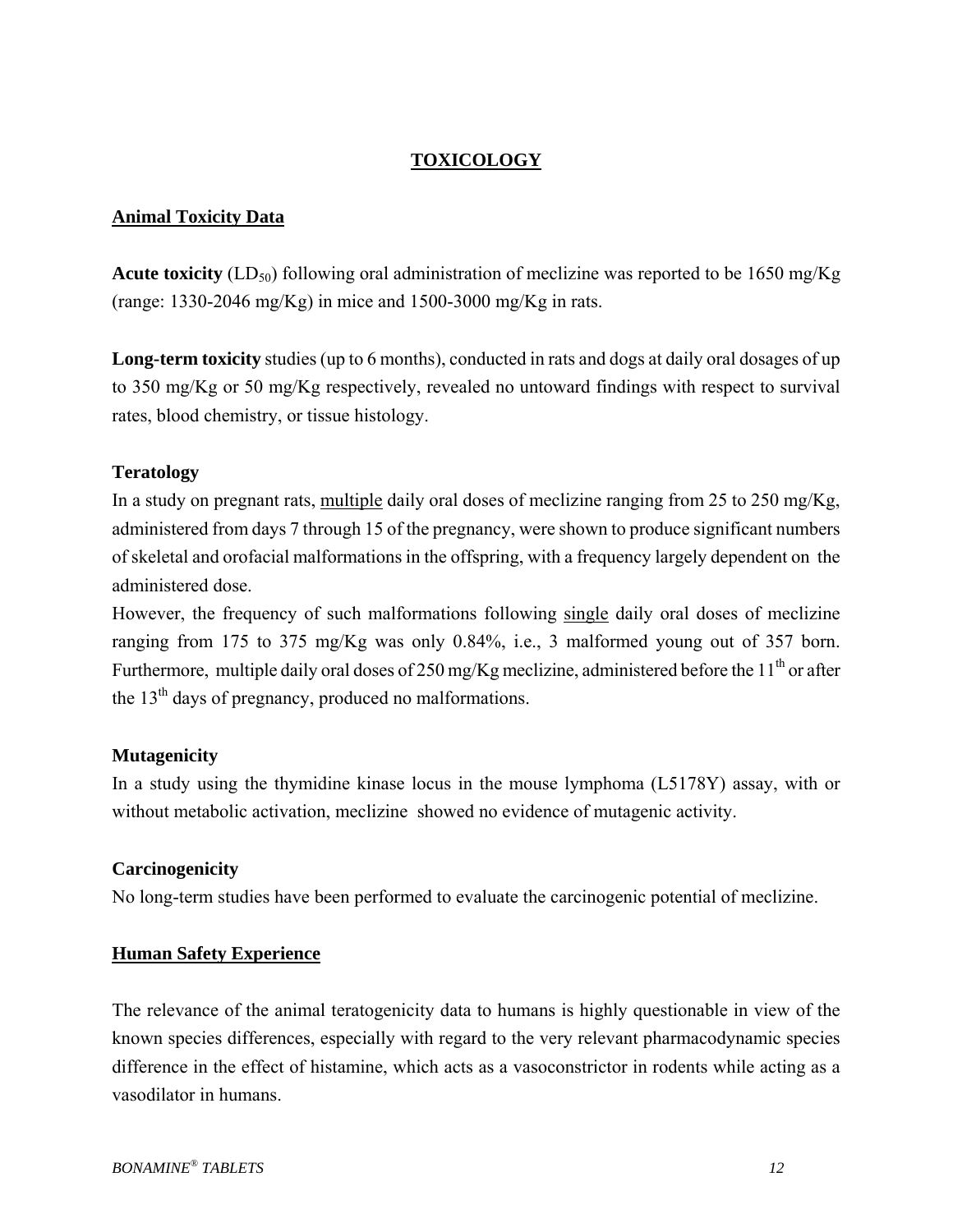Be it as it may, results of several well controlled, prospective epidemiological studies obviated the early concern regarding the possible human teratogenicity of meclizine.

The total evidence, presented to and reviewed by the U.S. OTC Review Panel in this regard, involved epidemiological data on a total of over 50,000 pregnant women, 1,014 of whom used meclizine hydrochloride during the early stages of pregnancy. The data clearly indicated that the incidence of malformations was not statistically greater in the offspring of women in the meclizine group than in those in the control group.

In actual use, there were no serious side-effects reported that were attributable to meclizine. The most frequently reported adverse effects, such as nausea, weakness, dizziness or drowsiness, are difficult to distinguish from the symptoms of motion sickness itself. In any case, results of several double-blind, placebo-controlled, comparative studies show that the incidence of such side-effects associated with the use of meclizine is lower than that following the use of other antinauseant drugs, including dimenhydrinate.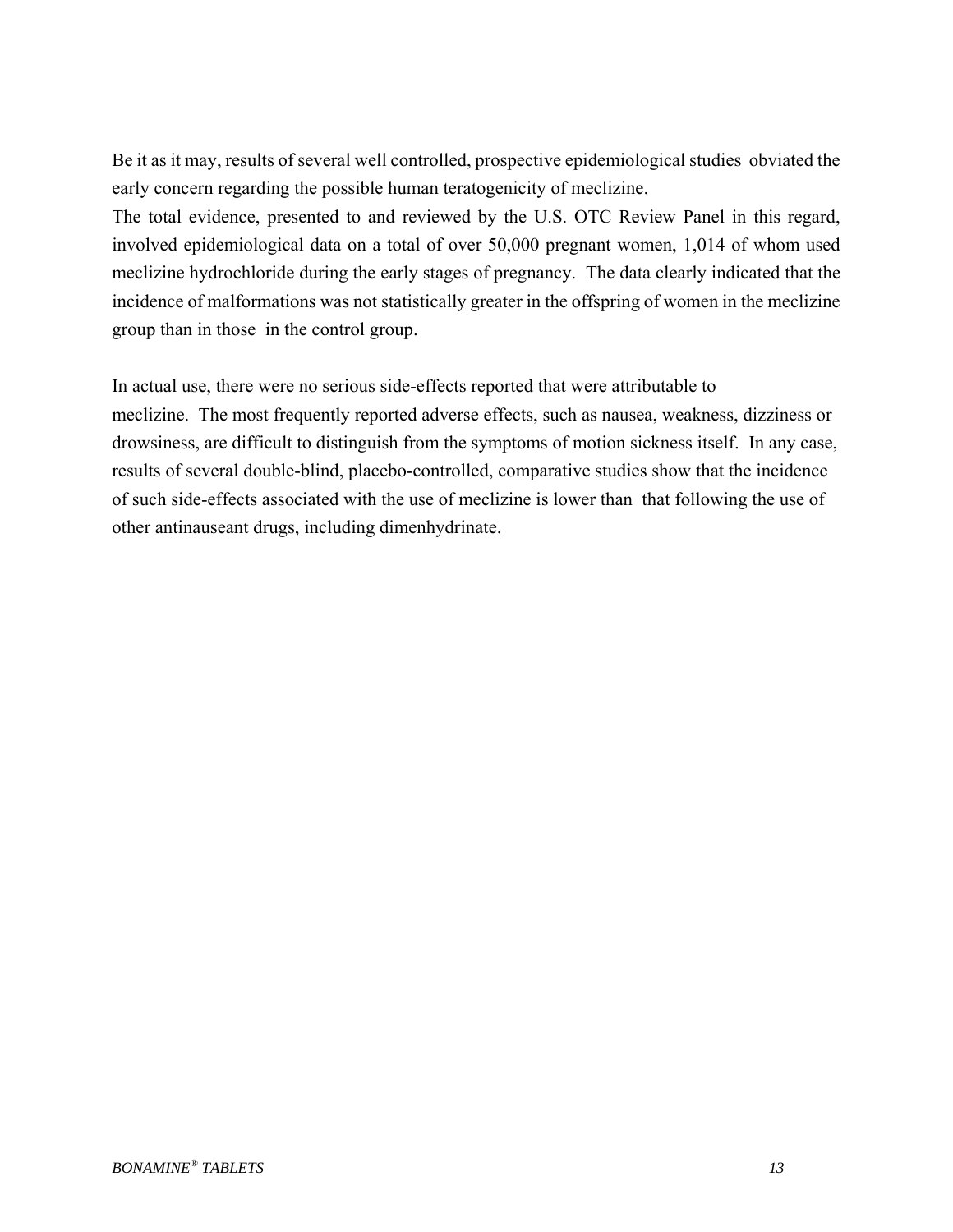# **BIBLIOGRAPHY**

- 1. WOOD, C.D., GRAYBIEL, A.: A theory of motion sickness based on pharmacological reactions. Clin. Pharmacol. Ther., 11: 621-629, (1970).
- 2. CHINN, H.I. et al.: Comparison of various drugs against airsickness. J. Appl. Physiol., 6: 257-259, (1953).
- 3. LOOMIS, G.R.: Evaluation of meclizine hydrochloride in prevention of seasickness. Milit. Med., 117: 51-53, (1955).
- 4. ARMY, NAVY, AIRFORCE MOTION SICKNESS TEAM: Evaluation of drugs for protection against motion sickness aboard transport ships. J.A.M.A., 160: 755-760, (1956).
- 5. WOOD, C.D., KENNEDY, R.S., GRAYBIEL, A.: Review of antimotion sickness drugs from 1954-1964. Aerospace Med., 36: 1-4, (1965).
- 6. Data on file.
- 7. CHINN, H.I., SMITH, P.K.: Motion sickness. Pharmacol. Rev., 7:33-81, (1955).
- 8. KINNEY, J.J.: Control of postoperative nausea and vomiting with meclizine. J.Med.Soc. New Jersey, 53: 128-132, (1956).
- 9. LEBHERZ, T.B., HARRIS, J.H.: Bonamine: an effective new therapy in nausea and vomiting of pregnancy. Obst. Gynecol., 6: 606-609, (1955).

10.JUNGERT, S.: Comparative investigation between thiethylperazine and meclizine in vertigo of different genesis. Acta Otho-Rhino-Laryngol. Belg., 32: 264-272, (1978).

11.COHEN, B., DeJONG, V.: Meclizine and placebo in treating vertigo of vestibular origin. Arch. Neurol., 27: 129-135, (1972).